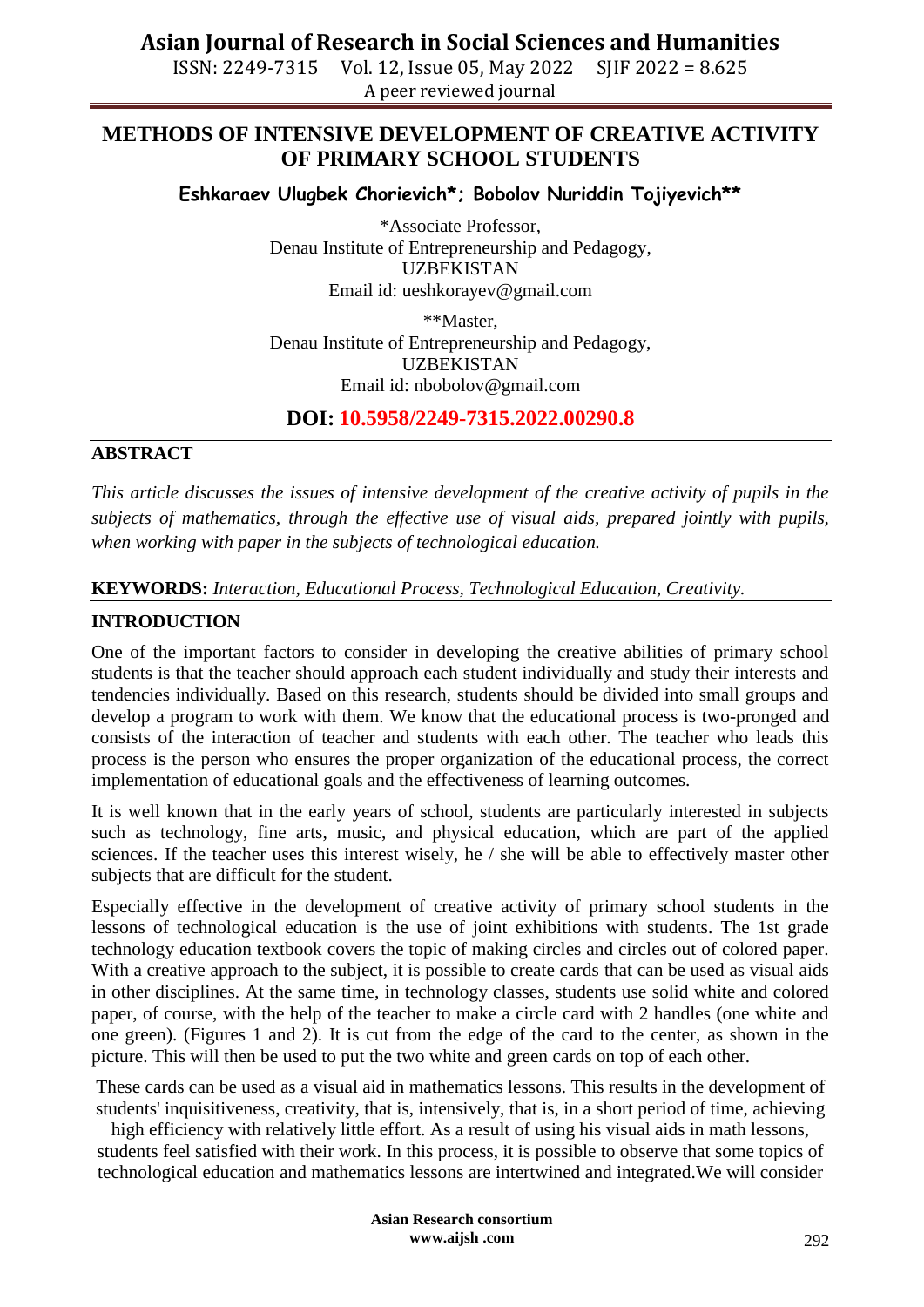ISSN: 2249-7315 Vol. 12, Issue 05, May 2022 SJIF 2022 = 8.625 A peer reviewed journal

these processes below. Please pay attention to the pictures!(Figures 1 and 2)



**Figures 1 and 2. Hand green and white cards.**

Note that the cards are cut from the edge of the circle to the center, that is, the part representing the radius, and from this cut the two cards are combined to form the diameter of the circle, the right angle and the acute and obtuse angle in mathematics. and can be used to find spread angles, on fractions - to find fractions, on fractions - to express right and wrong fractions.

For example, they are used to find the radius of a circle (Fig. 2), to find the diameter of a circle (Fig. 3), to find right, acute and obtuse angles and angles (Figures 3 and 4). These processes can be achieved through questions and answers by the teacher, and in some lessons, by holding the exhibits together while the students are holding the exhibits together.

It is also used in mathematics to find fractions on fractions and to express fractions on fractions (Figures 4 and 5). During the screening of the exhibition, by asking questions such as how much of the share was painted and how much was not painted, the exhibition was asked how many parts were now painted.





**Asian Research consortium www.aijsh .com**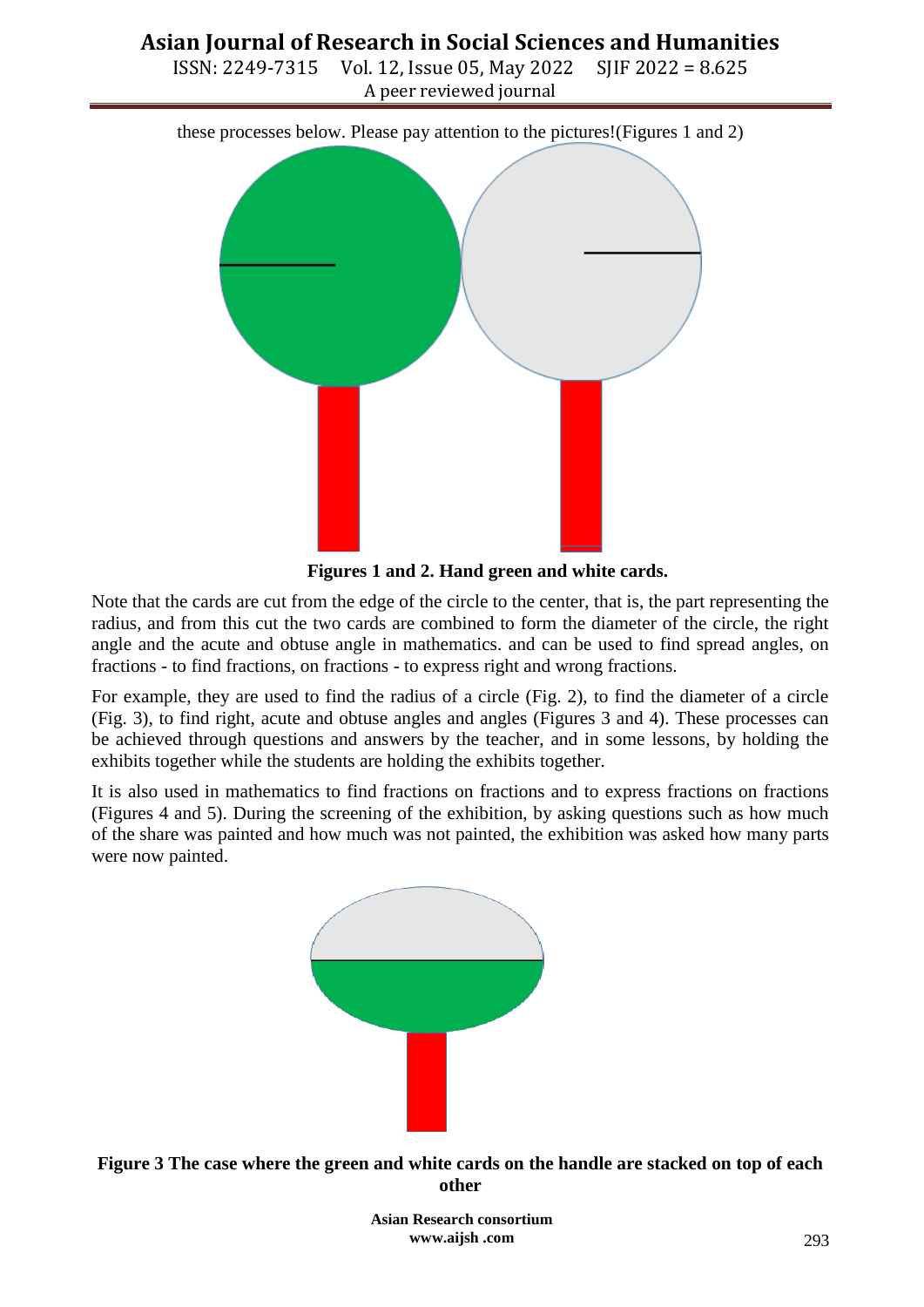ISSN: 2249-7315 Vol. 12, Issue 05, May 2022 SJIF 2022 = 8.625 A peer reviewed journal



#### **Figure 4. Demonstrate different angles on the first green and white cards.**

It is no secret that the textbooks of primary school students are being updated in accordance with international standards. For example, 1st grade math textbooks cover the topics of right angles, acute angles, and obtuse angles.

In teaching these types of angles, we use a visual aid made by the students themselves. In working with this exhibition, we monitor the process by asking questions to students other than the lowachieving student. Can the question be answered in the following order? We conditionally call a low-achieving student "Khushnudbek". We give Khushnudbek the cards in a rectangular shape (Figure 5) and he asks the students.



**Figure 5. Demonstrate angles and stakes on the first green and white cards.**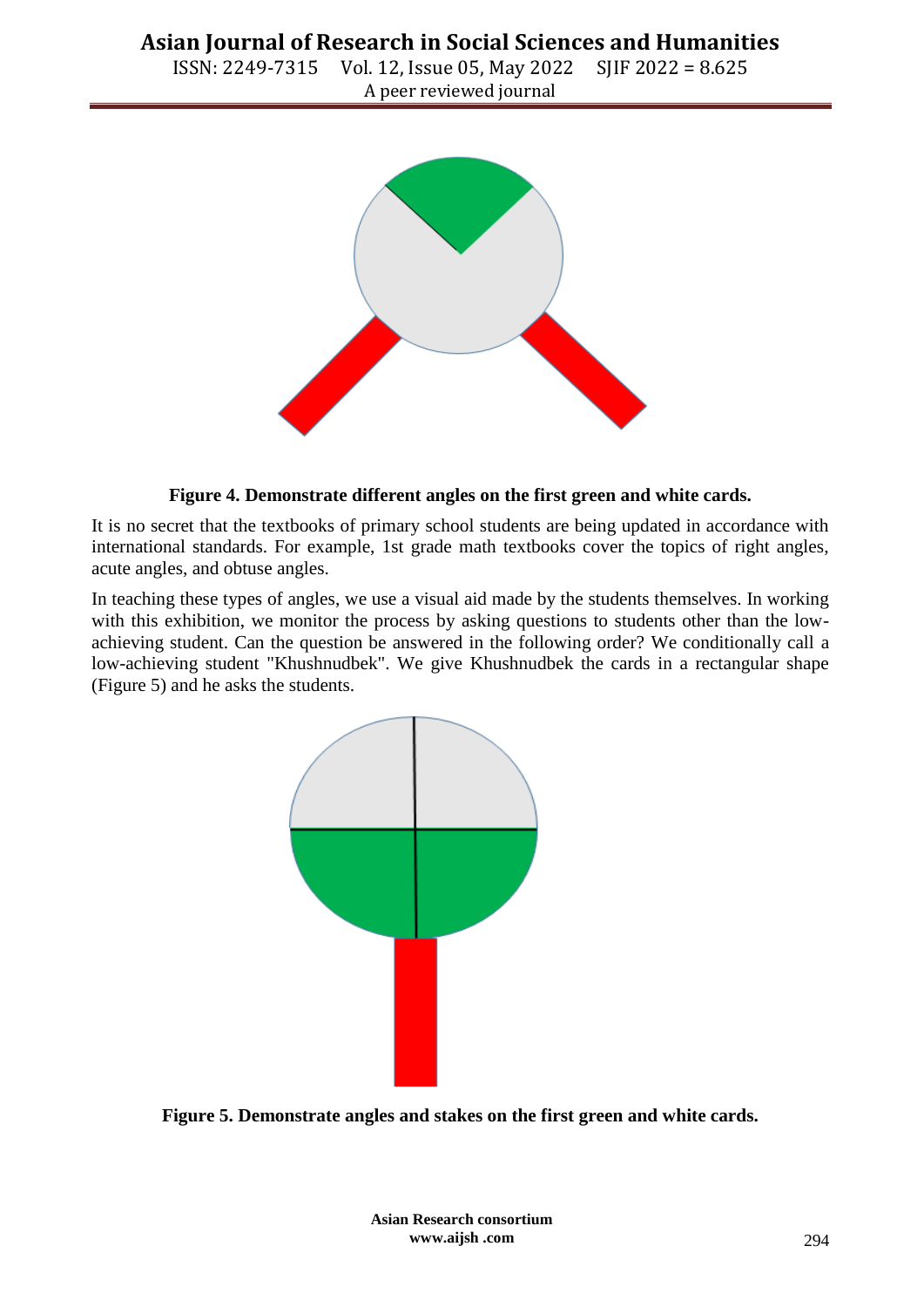ISSN: 2249-7315 Vol. 12, Issue 05, May 2022 SJIF 2022 = 8.625 A peer reviewed journal

### **Grade 1 Student, Process 1.**

- Khushnudbek: Is this a sharp corner? Students: No.
- Khushnudbek: Is this an impassable corner? Students: No.
- Khushnudbek: Is this a wide corner? Students: No.
- Khushnudbek: Is this the right angle? Students: Yes

- Teacher: Is it possible to see the corners mentioned by Khushnudbek with the help of this exhibition?

- Students: Yes.

- Teacher: Then, with the help of your visual weapon, the students in the 1st row can see the right angle, the students in the 2nd row can see the sharp corner, and the students in the 3rd row can see the impenetrable angle.

In this process, it will be possible for students to easily understand their perceptions of angles in a short period of time. A Grade 1 math textbook uses scissors as an example to illustrate the above process, and the advantages of this technology in explaining angles over scissors are obvious.



**Figure 6. Demonstrate angles and stakes on the first green and white cards.**

### **Students in grades 3-4, process 2.**

The teacher points to Figure 6 and asks: What is the ratio?

Students answer:  $\frac{2}{2}$  it's two by two.

The teacher asks a question: $\frac{2}{2}$  what fraction is this?

Students answer: This is an incorrect fraction.

The teacher changes the position of the handle of the exhibition and asks another question:

- What is the ratio?